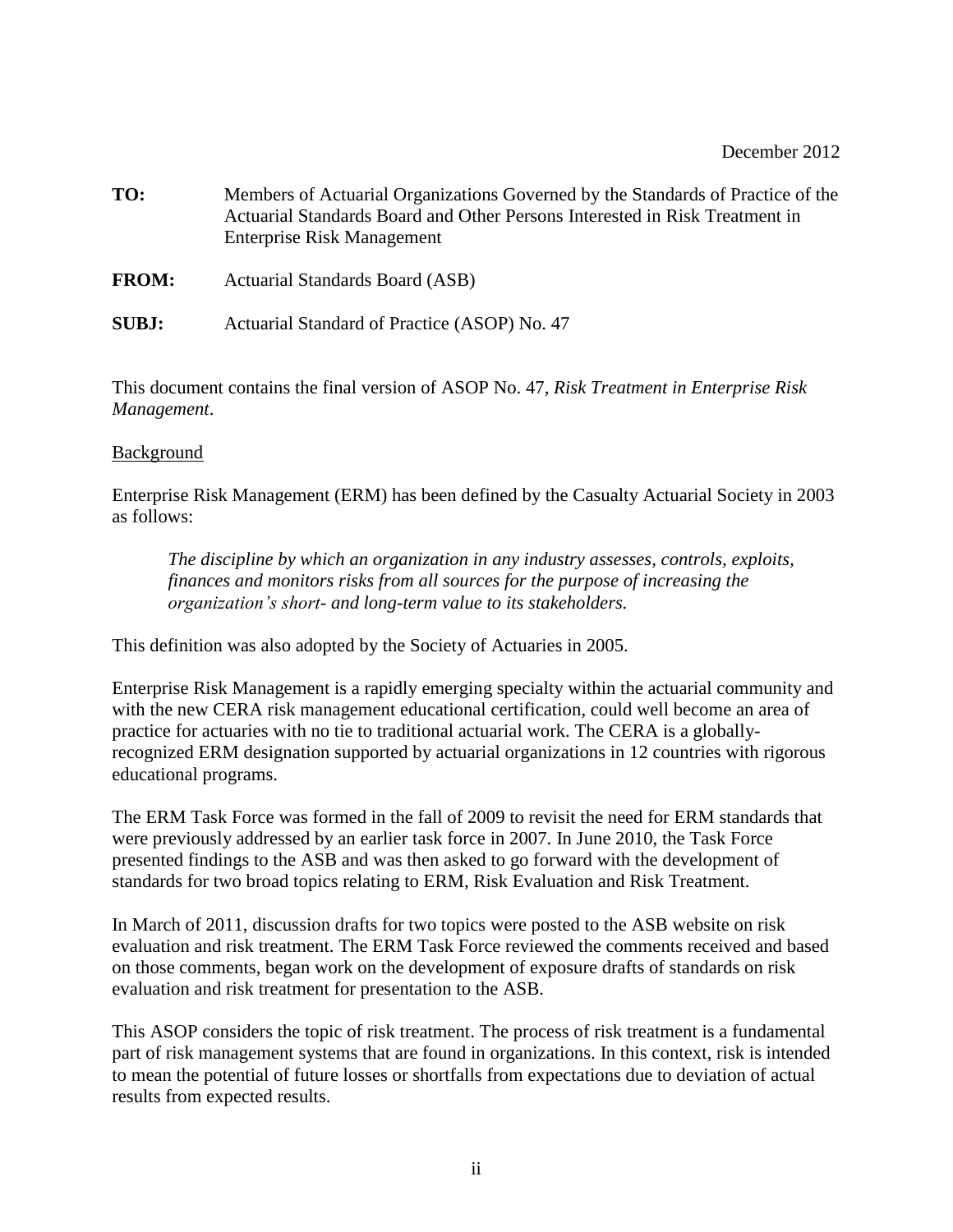This standard applies to enterprise risk treatment activities performed by actuaries. Some organizations will face requirements and requests for assessment of the risk treatment part of the risk management system in order to evaluate whether their risk management systems are operating at a level that meets or exceeds professional standards. Regulators in some industries may want similar evaluations.

This standard, along with ASOP No. 46, *Risk Evaluation in Enterprise Risk Management,* is intended to cover the risk evaluation and risk treatment activities within enterprise risk management work but does not cover other ERM practices that are performed by insurers, pension plans, other financial service firms, and other businesses or organizations. These two topics were chosen because they cover the most common actuarial services performed within enterprise risk management systems of organizations. In the future, other standards may provide guidance for other aspects of actuarial professional services in ERM.

These standards, as with all standards of practice, apply to the actions of individual actuaries and not to their organizations, employers or clients.

## Exposure Draft

The exposure draft of this ASOP was approved for exposure in June 2012 with a comment deadline of September 10, 2012. Eight comment letters were received and considered in developing modifications that were reflected in this final ASOP. For a summary of the issues contained in these comment letters, please see appendix 2. In general, the suggestions helped improve the clarity of the standard and did not result in substantive changes to the standard.

The ASB thanks everyone who took the time to contribute comments and suggestions on the exposure draft.

The ASB voted in December 2012 to adopt this standard.